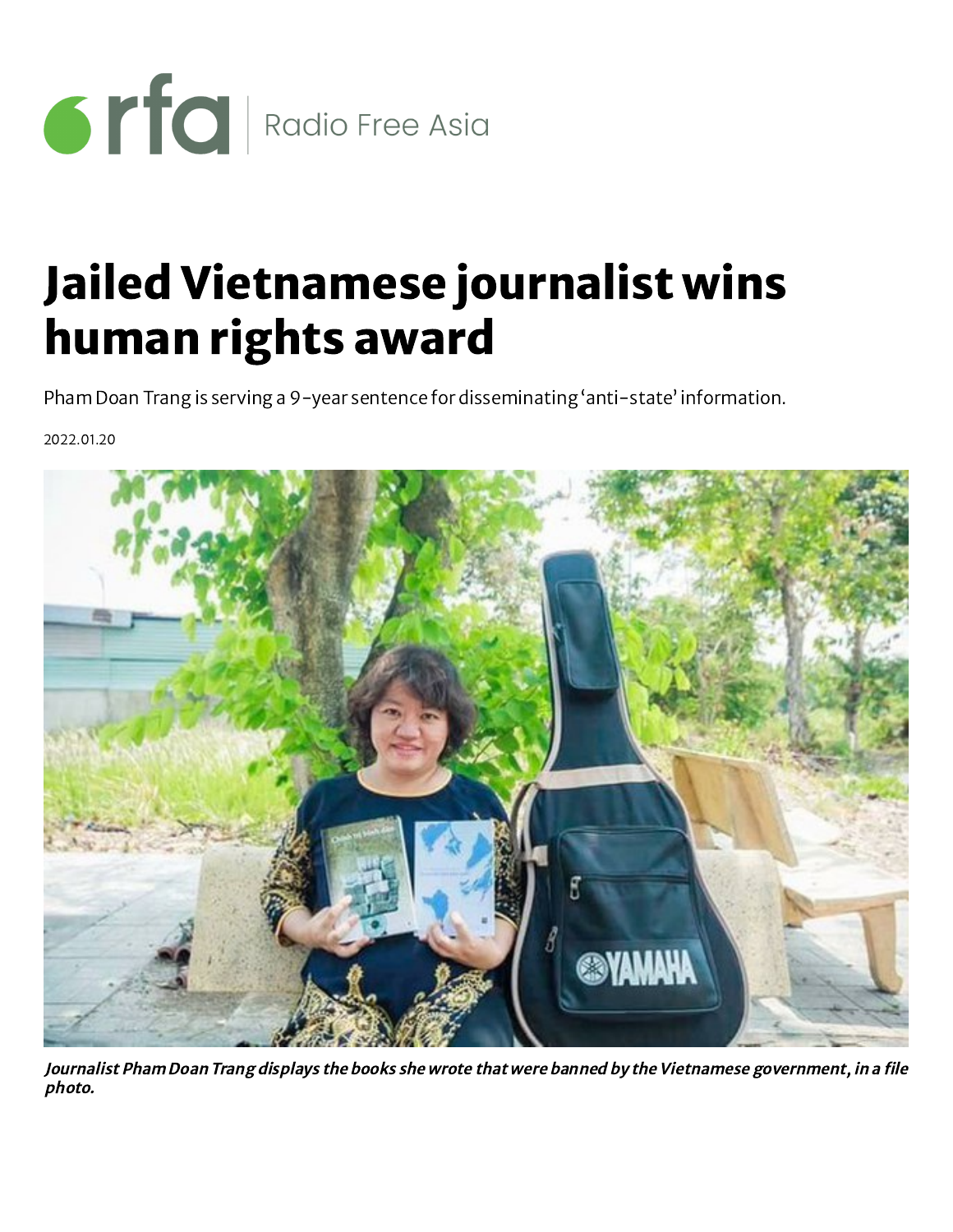Jailed Vietnamese journalist Pham Doan Trang was named this week as a recipient of the 2022 Martin Ennals Award for Human Rights Defenders, the first rights activist from Vietnam to be given the award.

Trang, now serving a nine-year sentence in Vietnam for spreading "propaganda against the state," was one of three activists selected this year by a jury of leading human rights NGOs and received the recognition in absentia, a personal representative told RFA after the announcement ceremony in Geneva, Switzerland.

"This award is a recognition not only from human rights organizations, but also from authorities in the city of Geneva for Pham Doan Trang's efforts, and it confirms that everything she did was correct," said Trinh Huu Long, editor-in-chief of Luat Khoa [Law] magazine.

"We need to protect people like Pham Doan Trang and continue what she started," Long said. "We also need many more like Pham Doan Trang in order to bring about positive change in the human rights landscape in Vietnam."

Vietnamese activist Pham Thanh Nghien welcomed the news of Trang's award, saying many rights advocates in Vietnam deserve similar recognition.

"Pham Doan Trang has been a prominent activist over the past few years, and her award is well-deserved," Nghiem said. "I along with her family, friends and supporters who have loved and supported her all feel honored and see a part of ourselves in this recognition."

The international respect shown to Trang and other activists in Vietnam contrasts sharply with the harsh punishments typically handed out to them by government authorities, Nghiem said.

"People often say that each award given for human rights and democracy promotion efforts in Vietnam can be seen as a slap in the face of the Vietnamese authorities," she said. "I think that awards like this are an embarrassment for them."

Trang, who has already won multiple foreign awards for her writing, was sentenced Dec. 14, 2021, at the Hanoi People's Court, with trial judges handing down a sentence longer than the prison term requested by authorities, according to defense attorney Dang Dinh Manh.

## **'Propaganda against the state'**

Trang was arrested on Oct. 6, 2020, and charged with disseminating anti-state propaganda, according to an indictment made public more than a year after her arrest.